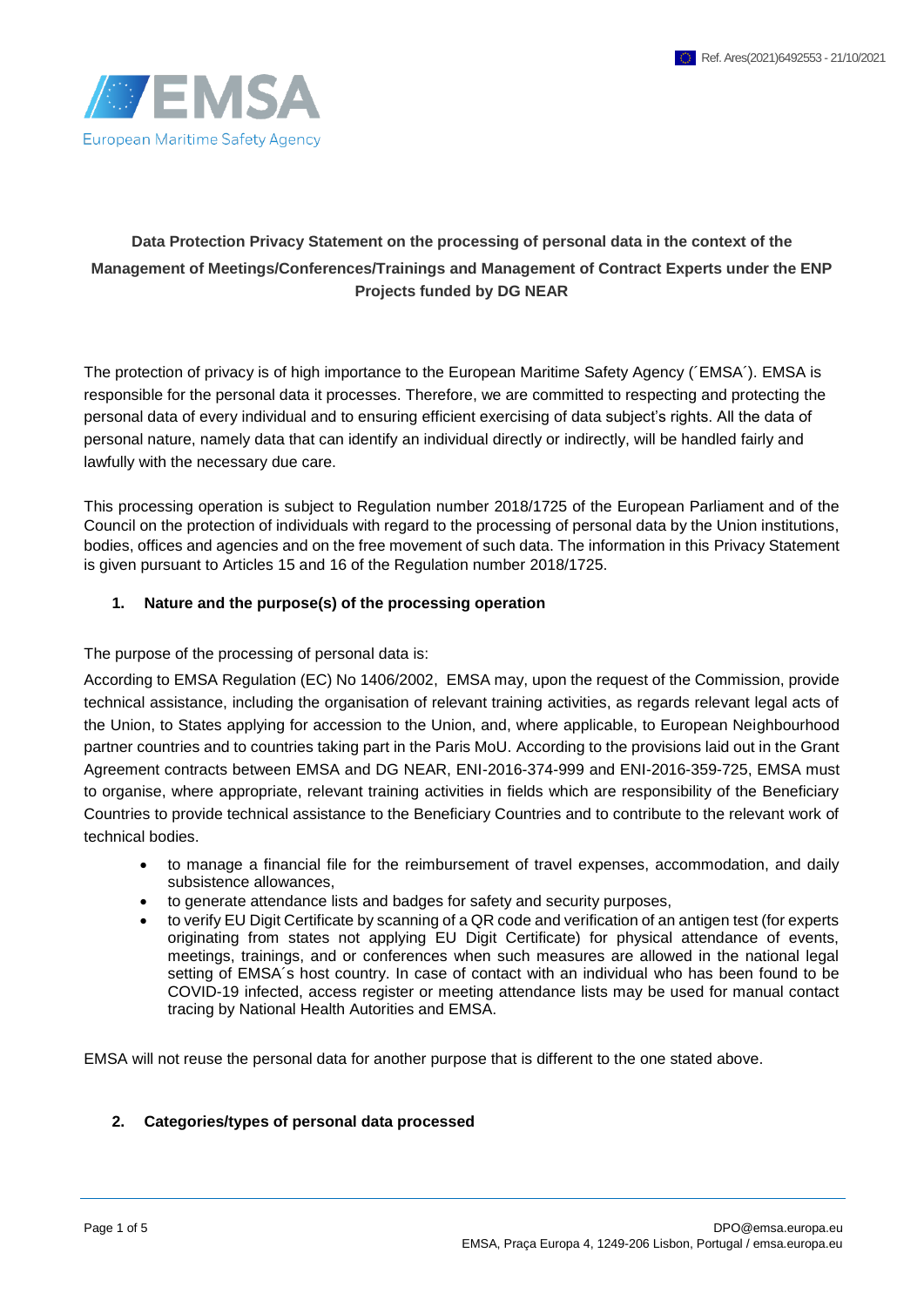The categories/types of personal data processed are the following:

Personal details: Name, Address, Passport or ID card number, Nationality, Birth date, Gender, Education & Training details: CV and professional certificates

Employment details: organisation, e-mail, position held, employer information (name, city, country, address, website, business or sector

Financial details: bank account and account holder's name

Administrative data concerning health: only for physical attendance of events/meetings/conferences at EMSA premisses, participants may be asked to present a valid EU Digit Certificate verified by scanning the QR code and antigen test results when such measures are allowed in the national legal setting of EMSA´s host country. No data will be recorded.

Please note that during normal day-to-day operation, EMSA collects personal data such as access register or meeting lists of non-staff contacts regularly or occasionally visiting its premises. This data might, incidentally, be of interest for manual contact tracing operations by National Health Authorities and/or EMSA.

EMSA may be informing an expert/visitor that he or she may have been in contact with an individual who has been found to be infected. In this case, the processing will be strictly limited to the purpose of informing the contacts and providing him/her with the contact details of local health authorities. EMSA will not collect medical or health related information from experts/visitors aside from the information required to contact trace its staff.

## **3. Processing the personal data**

The processing of the personal data is carried out under the responsibility of the Head of Unit 1.3, acting as delegated EMSA data controller.

Personal data are processed by EMSA designated staff and contractors.

## **4. Access to and disclosure of personal data**

The personal data is disclosed to the following recipients:

Data subject themselves: Experts participating in meetings/conferences/trainings organised under the ENP Projects and Contract experts

Designated EMSA staff members: the relevant ENP Project Officers and Finance/Administrative Assistants, the Legal and Finance staff handling the reimbursement of the incurred costs, the Authorising Officers and the Accountants. Occasionally, specialised members of the ICT Unit, involved in the management and development of IT Applications

Designated Contractors' staff members: auditors appointed by the parent DG funding the ENP projects and travel agency employees booking with flights and accommodation,

Others:

Occasionally, diplomatic missions issuing visas for the participants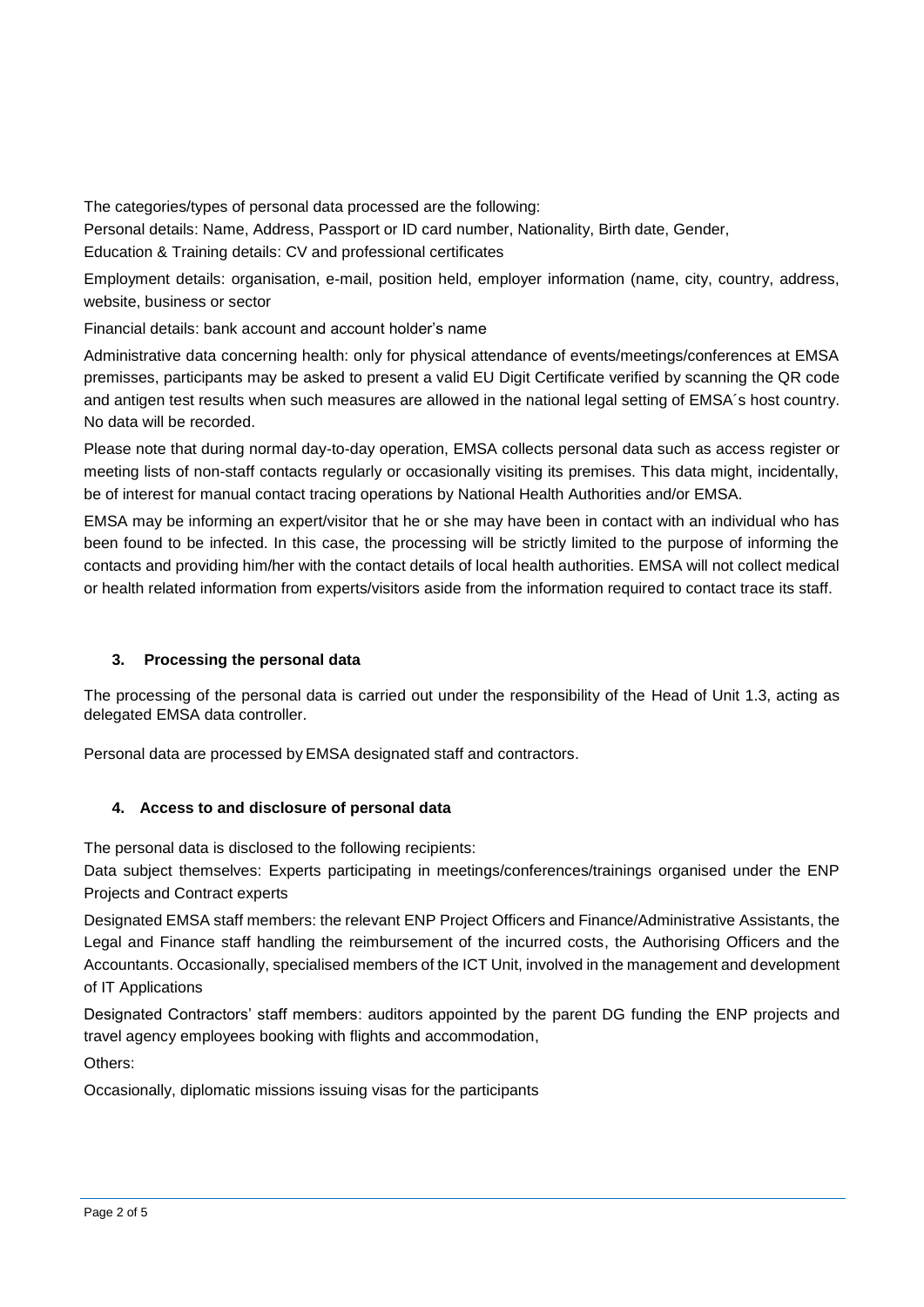if appropriate, access will be given to EU staff with the statutory right to access the data required by their function, i.e. the European Ombudsman, the Civil Service Tribunal, the Internal Audit Service, the European Court of Auditors, OLAF and the European Data Protection Supervisor;

if appropriate, National Health Autorities: Serviço Nacional de Saúde (SNS) is the Portuguese health authority and the competent entity that deals with any COVID 19 situation in Portugal. According to the present Portuguese regulation, it is mandatory to communicate a positive case to SNS. The SNS will contact the individual who has been found to be infected and will investigate possible contagion chain.

The personal information processed in relation to the Management of Meetings/Conferences/Trainings and Management of Contract Experts under the ENP Projects funded by DG NEAR the will only be shared with people necessary for the implementation purposes, *on a need to know* basis. The data are not used for any other purposes nor disclosed to any other recipient. The information in question will not be communicated to third parties, except where necessary for the purpose(s) outlined above.

Personal data are transferred to third countries, in the case of the United Kingdom based auditor, appointed by the Contracting Authority (EC DG NEAR) and to the ENP partner countries: (Algeria, Egypt, Israel, Jordan, Lebanon, Libya, Morocco, Palestine and Tunisia in the Mediterranean region and Azerbaijan, Georgia, Islamic Republic of Iran, Kazakhstan, Moldova, Turkey, Turkmenistan and Ukraine in the Black and Caspian Sea regions).

## **5. Protecting and safeguarding personal information**

EMSA implements appropriate technical and organisational measures in order to safeguard and protect data subjects' personal data from accidental or unlawful destruction, loss, alteration, unauthorised disclosure of, or access to them.

All personal data related to the participants visiting EMSA premises, as well as the ENP Database of External Experts, are stored in secure IT applications, according to the security standards of the Agency as well as in specific electronic folders, accessible only to the authorised recipients. The hard-copy files are stored in locked cupboards and/or locked archive rooms. Appropriate levels of *access are granted* individually, only to the abovementioned recipients. The ENP Database of External Experts is password protected for all users.

The safeguards under which the data is transferred to the third country United Kingdom is the [Adequacy](https://ec.europa.eu/info/files/decision-adequate-protection-personal-data-united-kingdom-general-data-protection-regulation_en)  [Decision of the European Commission with UK.](https://ec.europa.eu/info/files/decision-adequate-protection-personal-data-united-kingdom-general-data-protection-regulation_en) For the ENP Countries there is the European Policy Instrument, which is also a legally binding instrument, between the EU and each of the beneficiaries. Vis-a-vie EMSA, we have a Grant agreement covering each and every country mentioned in the Record of Processing Activity.

## **6. Access, rectification, erasure or restriction of processing of personal data**

Data subjects have the right to access, rectify, erase, and receive their personal data, as well as to restrict and object to the processing of the data, in the cases foreseen by Articles 17 to 24 of the Regulation number 2018/1725.

If data subjects would like to exercise any of these rights, they should send a written request explicitly specifying their query to the delegated data controller, Head of Unit 1.3.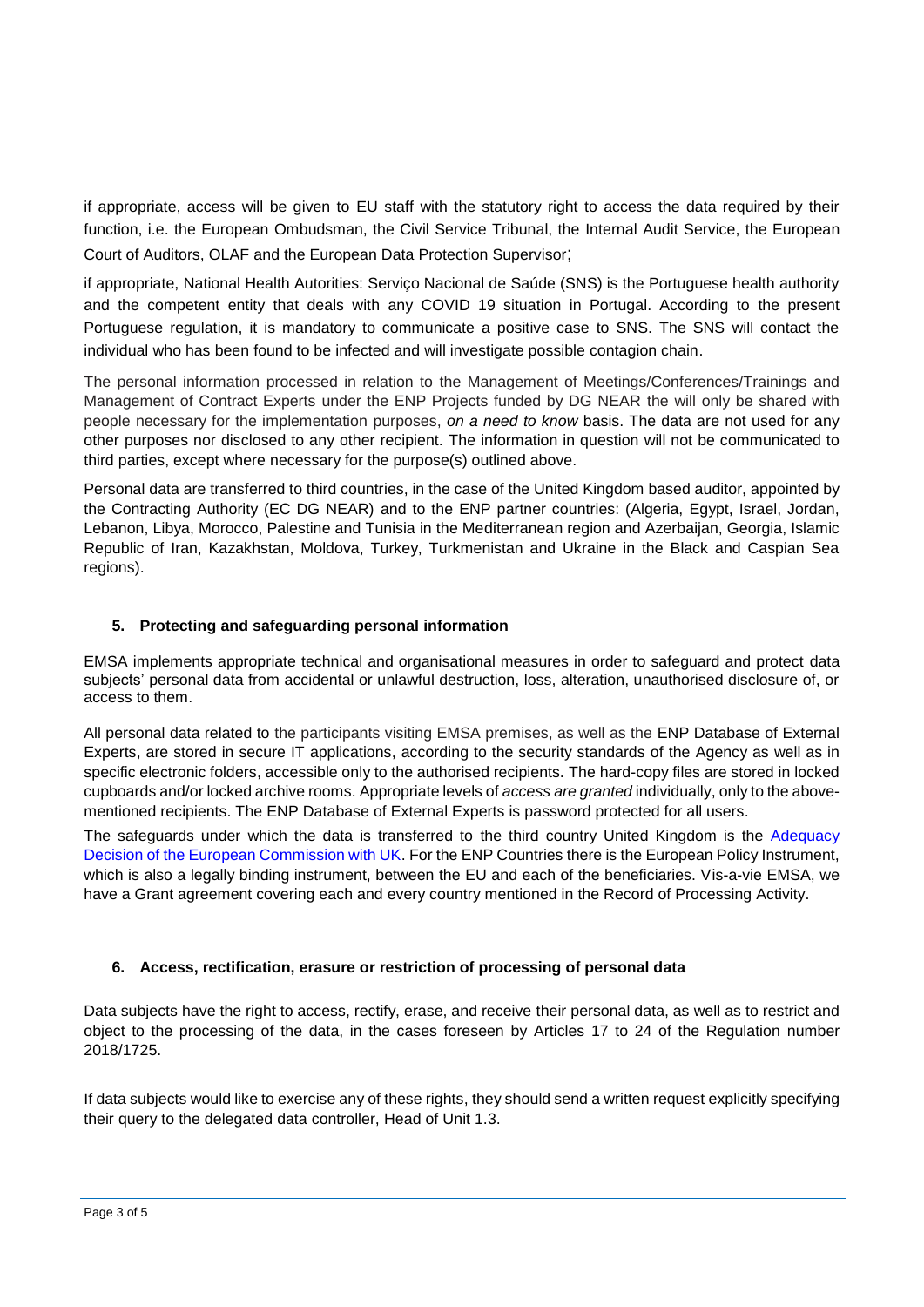The right of rectification can only apply to inaccurate or incomplete factual data processed within the procedures for Management of Meetings/Conferences/Trainings and Management of Contract Experts under the ENP Projects funded by DG NEAR.

The above requests will be answered without undue delay, and in any event within one month of receipt of the request. However, according to article 14 (3) of the Regulation number 2018/1725, that period may be extended by two further months where necessary, taking into account the complexity and number of the requests. EMSA shall inform the data subject of any such extension within one month of receipt of the request, together with the reasons for the delay.

## **7. Legal basis for Data processing**

Processing is based on Article(s) 5 (a) and 5 (b) of the Regulation number 2018/1725.

The personal data are collected and processed in accordance with the:

1. [EMSA Legal Funding Regulation \(EC\) No 1406/2002,](https://eur-lex.europa.eu/legal-content/EN/TXT/PDF/?uri=CELEX:32002R1406&from=EN) Article 2, point 5

2. the provisions laid out in the Grant Agreement contracts between EMSA and DG NEAR, **ENI-2016-374-999** and **ENI-2016-359-725**

3. the Article 1(e) 2 of the Staff Regulations: Officials in active employment shall be accorded working conditions complying with appropriate health and safety standards at least equivalent to the minimum requirements applicable under measures adopted in these areas pursuant to the Treaties.

4. the applicable version of the Rules for the Reimbursement of Participants in Events organised under ENP Projects Financed by the European Commission, Article 2 – Costs related to the participants in event, necessary for the performance of a contract with the data subject or for the preparation of such a contract, for cases of contract experts

5. Decision of EMSA Executive Director No 2007/19 Relating to the Reimbursement of Travel, Subsistence and Other Expenses to Experts and Candidates in Recruitment Procedures and amended by ED Decisions No. 2008/24, 2008/37, 2010/18, 2012/018, 2013/028, 2015/002 and 2018/36.

## **8. Storing Personal data**

The ENP Projects do not keep personal data for longer than necessary, for the purpose(s) for which that personal data is collected.

The data will be only retained for a maximum period of five years from the projects' end date, according to Art. 16.1 of the Grant agreement, Annex II – General Conditions. After the expiry of that period, the records will be eliminated.

In the event of a formal appeal, all data held at the time of the formal appeal should be retained until the completion of the appeal procedures.

## **9. Data protection points of contact**

Should data subjects have any queries/questions concerning the processing of your personal data, they should address them to the data controller, Head of Unit 1.3 under the following mailbox: experts@emsa.europa.eu.